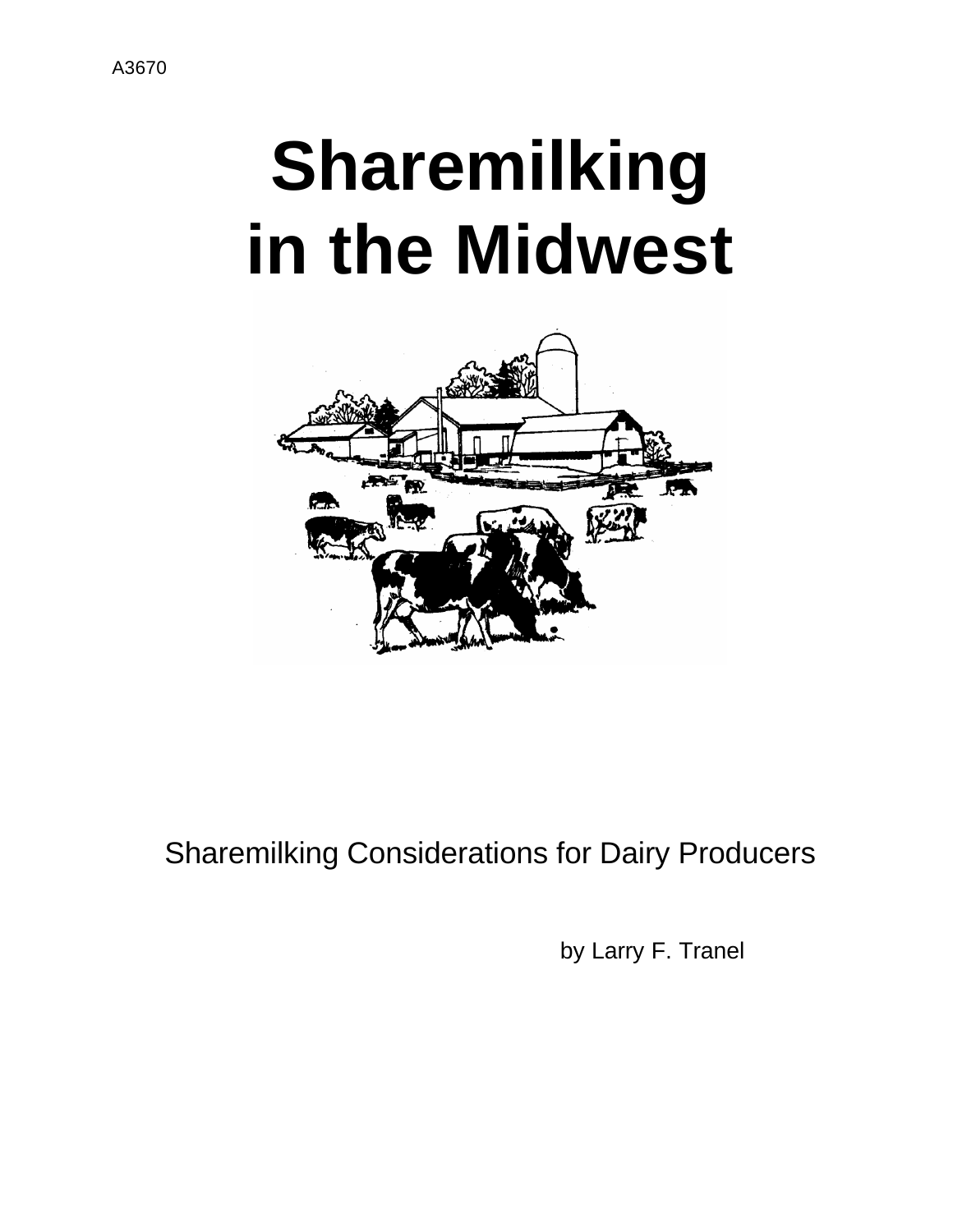## Table of Contents

**\_\_\_\_\_\_\_\_\_\_\_\_\_\_\_\_\_\_\_\_\_\_\_\_\_\_\_\_**

| Appendix B. Classifying Sharemilking Arrangements for Tax Reporting  11 |  |
|-------------------------------------------------------------------------|--|
| Appendix C. Sample Sharemilking Arrangement Contract  13                |  |

The information in this bulletin is designed for educational use only, and is not intended to serve as legal advice. The sample documents contained in the publication should be filled out only by parties to a legal agreement, or by lawyers authorized to practice law. Seek legal advice before entering into any legally binding agreement.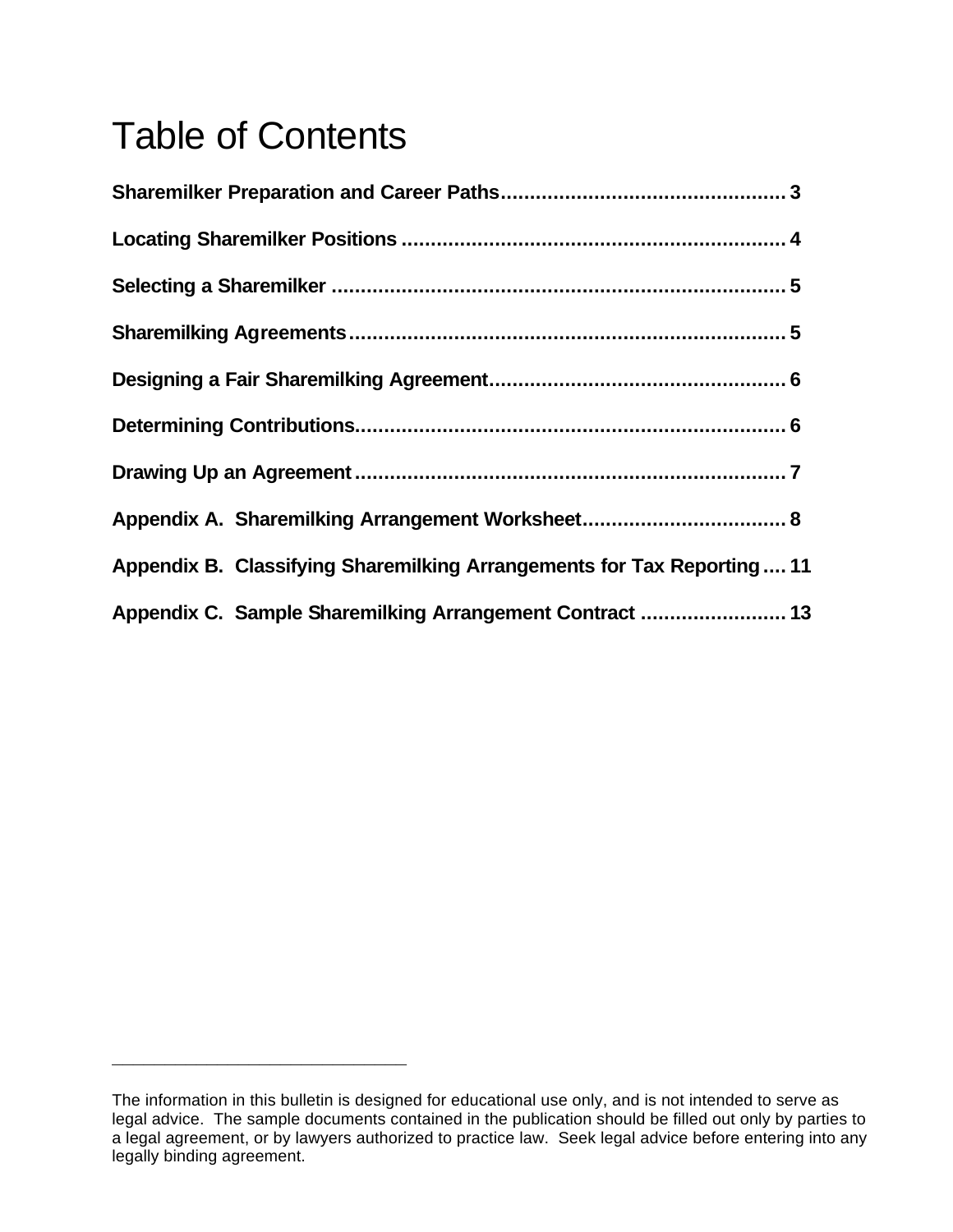## **Sharemilking in the Midwest**

#### **Introduction**

Sharemilking is a contractual arrangement between a landlord/lessor/employer and tenant/lessee/employee (hereafter known as OWNER and SHAREMILKER, respectively). Sharemilking combines management, land, labor, cattle and/or machinery in a multi-party dairy enterprise without forming a more formal arrangement such as a limited liability company, partnership or corporation. Sharemilking models from New Zealand and Australia are attracting interest in the Midwest because of their ability to motivate productive dairy enterprises; to support beginning and retiring farmers; and to attract investors. These two countries profit from efficiency of sharemilking arrangements.<sup>i</sup> As one observer put it:

"Sharemilking is a vital cog to our (New Zealand) dairy industry and it would be very difficult, if not impossible, for young farmers who are not farmers' sons, to achieve farm ownership without the benefit of a few years in this form of occupation. Not only does Sharemilking provide a spring-board (from working for a labor rate or percentage wage) directly into farm ownership, it also allows farm owners to semi-retire gracefully.<sup>ii</sup>

The overall goal of sharemilking is to build career bridges for beginning, mid-career and retiring farmers. Sharemilking arrangements can provide management expertise, economic incentives and a systematic method of asset acquisition for new entrants into the industry. On the other hand, sharemilking can provide established sharemilkers and owners with secure strategies to modify workload, phase-in retirement and exit farming.

#### **Sharemilker Preparation and Career Paths**

Dairying has become an increasingly technical and management intensive industry. Successful standards of efficiency continue to rise as do cost levels. Both practice and theory are required if a sharemilker wishes to become a successful manager and/or ultimately attain farm ownership.

Initial education and training can be acquired in Wisconsin through regional technical colleges or through one of the three colleges of agriculture associated with the University of Wisconsin System. The Wisconsin School for Beginning Dairy Farmers, a program associated with the Farm and Industry Shortcourse, UW-Madison, provides an excellent opportunity for persons wanting to engage in grass-based dairying. Following or during training, potential sharemilkers are encouraged to negotiate apprenticeships on successful dairy farms where they will be paid as they receive experience and mentoring in dairy farm management skills.

Apprenticeship experiences with successful dairy farmers as well as networking with other farmers, would prepare a potential sharemilker to begin a sharemilking work experience providing full-time labor to an operation. An initial full-time sharemilker might contract on a 75:25 basis, for example, where the farm owner receives 75% of the proceeds for his/her investment and the sharemilker receives 25% for his/her labor. The actual percentage might increase as managerial skills increase depending upon the contributions of the farm owner and his/her sharemilker. As experience and/or herd equity build, this percentage increases. This is a **major incentive necessary for sharemilking to succeed in the long run**.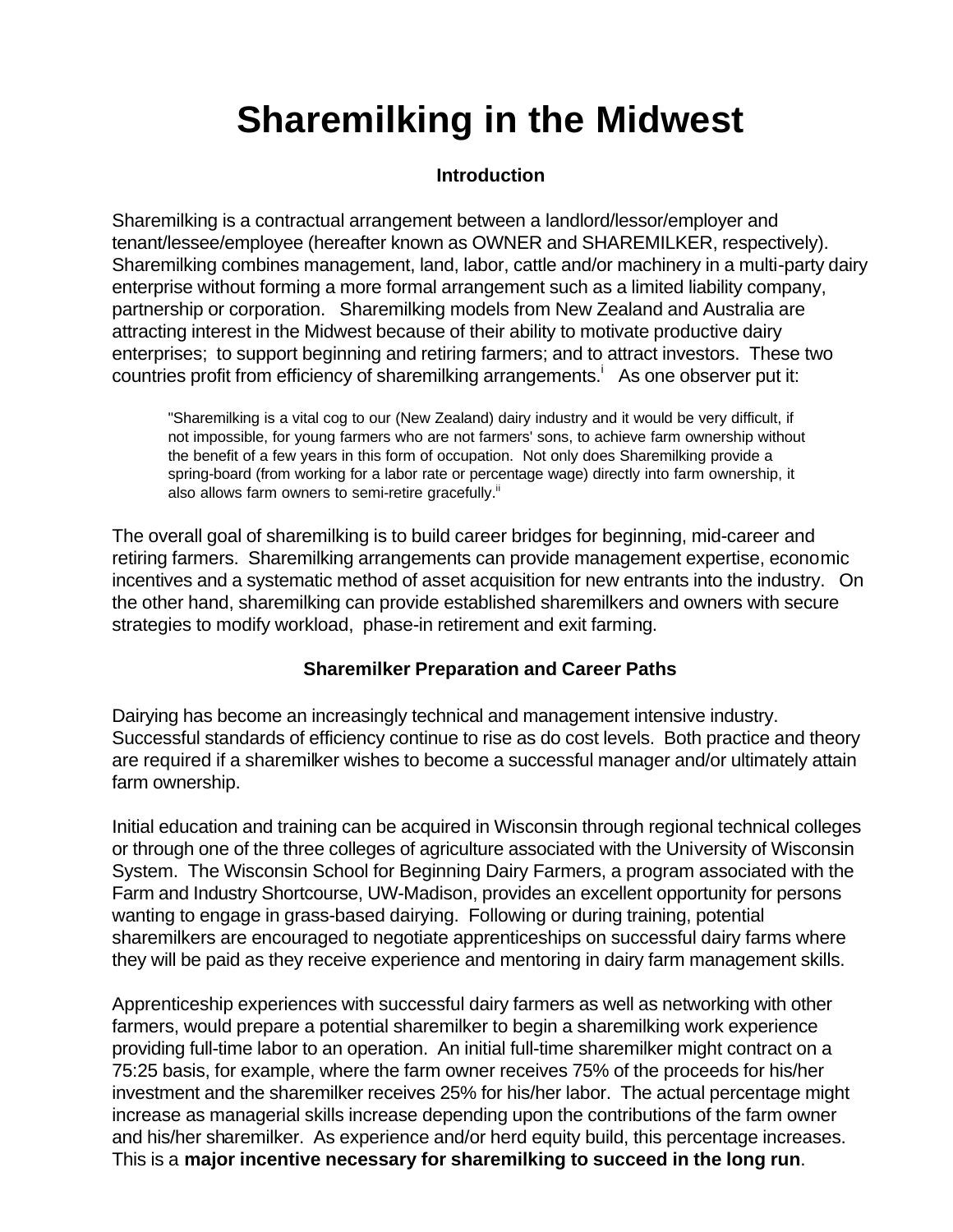A major step for beginning sharemilkers is to garner equity in cattle along with experience. Creative financial arrangements and receiving a percentage of the herd growth in the sharemilker's beginning positions are paramount for stepping up the dairy farm career ladder in a reasonable number of years.

Sharemilking positions may only last one to three years if equity progression is successful. After a contract milking experience, one then garners ownership in a herd through equity growth, financing and/or leasing. Sharemilkers should continually aim to better themselves and find positions which "fit" their increasing cow numbers, efficiency standards and workload ability. Also, consider reworking present arrangements based on a new set of contributions.

#### **Locating Sharemilker Positions**

As a prospective sharemilker, being selected for a particular position depends on a variety of considerations. Applying for a sharemilker position should be no different than any other job search. Respond to or seek out prospective positions in a professional manner. This begins with a visit and/or letter of application and resume.

Once a potential owner is interested, arrange an on-farm interview consisting of a detailed look at the milking system, housing arrangements, feed storage, calf rearing facilities along with the pasture and cropping system. Consider the income potential based primarily on housing/feeding/milking efficiencies and carrying capacity.

Ask questions to display managerial alertness. Judge the owner's willingness to make periodic changes to improve profits. Contact a previous operator or a neighbor to reference the owner's ability to work with a sharemilker in a fair and mutually beneficial relationship.

Many farms need development work to accommodate additional cows, which can pay handsome dividends to a sharemilker and the owner. Therefore, one should not forget that some sweat equity may be needed for farm improvements. This can be an excellent investment for sharemilkers, as sweat equity often improves relations with the owner.

If not in a pleasant work situation, consider breaking the relationship in a professional manner but realize a reliable character is what one is trying to document. After each sharemilking opportunity, obtain a reference, including work descriptions. To garner experience, consider working on 2-5 farms before attempting to be a sharemilker.

A major obstacle for the sharemilker is obtaining the financing to purchase or lease cattle and/or machinery. Consider providing labor for a percentage of the milk sales initially, begin cattle ownership in year two or three and work with a lender/investor for financing. If the parties are compatible, the owner might assist by leasing the cattle and co-signing the loan for a certain period of time. Or, outright financing from the owner may be an option, but be aware of major problems with any owner financing if the relationship turns sour.

The next step involves consideration of the cash flow feasibility for both the sharemilker and the owner. Most lenders will assist with this "cash flow" analysis but the sharemilker should also assess the profitability (very different from cash flow) of the farm operation (see Appendix A).

4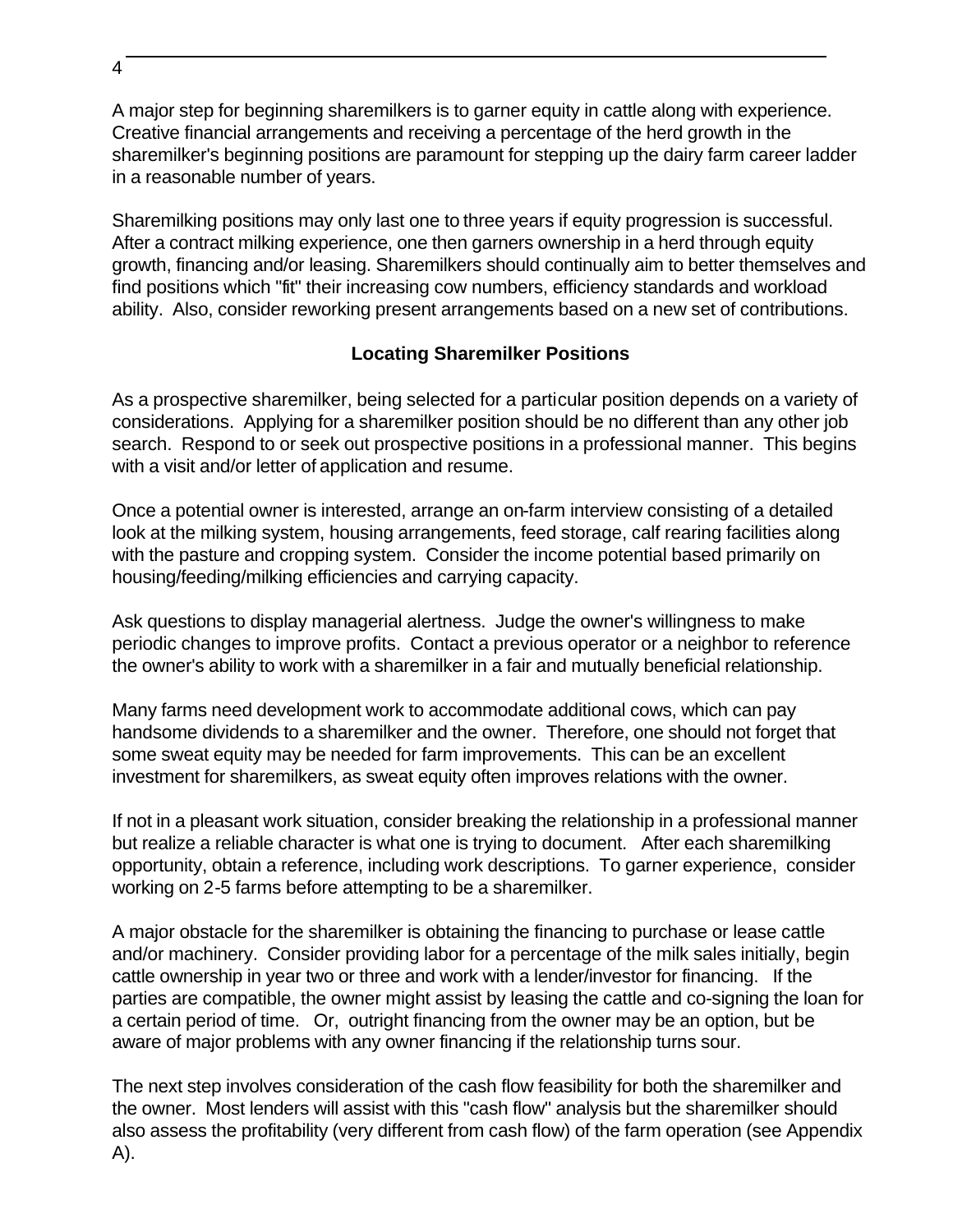#### **Selecting a Sharemilker**

From the owner's view, selecting an honest and dependable sharemilker is of great economic value--one that can make or break an operation. Therefore, solicit sharemilkers through agriculture schools, advertisements and especially farmer/agri-business "word-of-mouth".

Learn how the potential sharemilker would manage details of the operation. In these discussions, one can often decide rather quickly the compatibility and management potential. Contact previous employers. If two references had a problem getting along with an individual, it may be more than a slight misunderstanding or personality conflict.

Experience from New Zealand shows that most arbitration cases come from sharemilkers who are managing a herd for the first time on their own.<sup>iii</sup> The sharemilker should not be liable for poor performance due to inexperience unless he/she misrepresented skills beforehand. Owners might consider being more involved in general farm management decisions with first time sharemilkers.

#### **Sharemilking Agreements**

Sharemilking can be designed as a share lease arrangement or an employer-employee relationship. A properly signed and executed sharemilking agreement is a legal document that binds the owner and sharemilker to their obligations in the provisions of the agreement. In the interest of both parties, a well designed and fair agreement is an investment to **preclude** misunderstandings.

#### *The basis of all good arrangements between a sharefarmer and owner is a mutual trust and an understanding of each other's responsibilities with incentive to develop the total enterprise. United Dairy Farmers of Victoria, Australia*

Most owners and sharemilkers desire to develop an agreement that is economically sound and equitable to all parties. Thus, an ideal share lease arrangement has two main objectives: 1) attaining the maximum economic efficiency in resource use, and 2) allocating the returns between owner and sharemilker based on their respective contributions.<sup>"</sup> An economically efficient lease is achieved if the lease arrangement lends itself to letting the whole farm achieve its total profit maximizing potential, while still representing the individual parties to the lease. Optimum farm organization as well as profit-maximizing production practices should be attainable under an economically efficient lease.

To be equitable, the lease must reward the suppliers of the inputs with outputs in the same proportions. If the owner is supplying 50% of the inputs, 50% of the output should accrue to the owner. **Distributive equity contributes to economic efficiency.** In addition, leases should provide the mechanism to respond to changing economic conditions (production costs/levels, asset values, herd size, milk price, etc.) as well as giving the parties to the lease a method of communication and arbitration.

Negotiation plays a large role in determining the farm's ultimate distribution. Factors such as the sharemilker's earning potential, alternative staffing options, overall farm profitability, farm size and efficiency, living accommodations, school district and neighbors impact the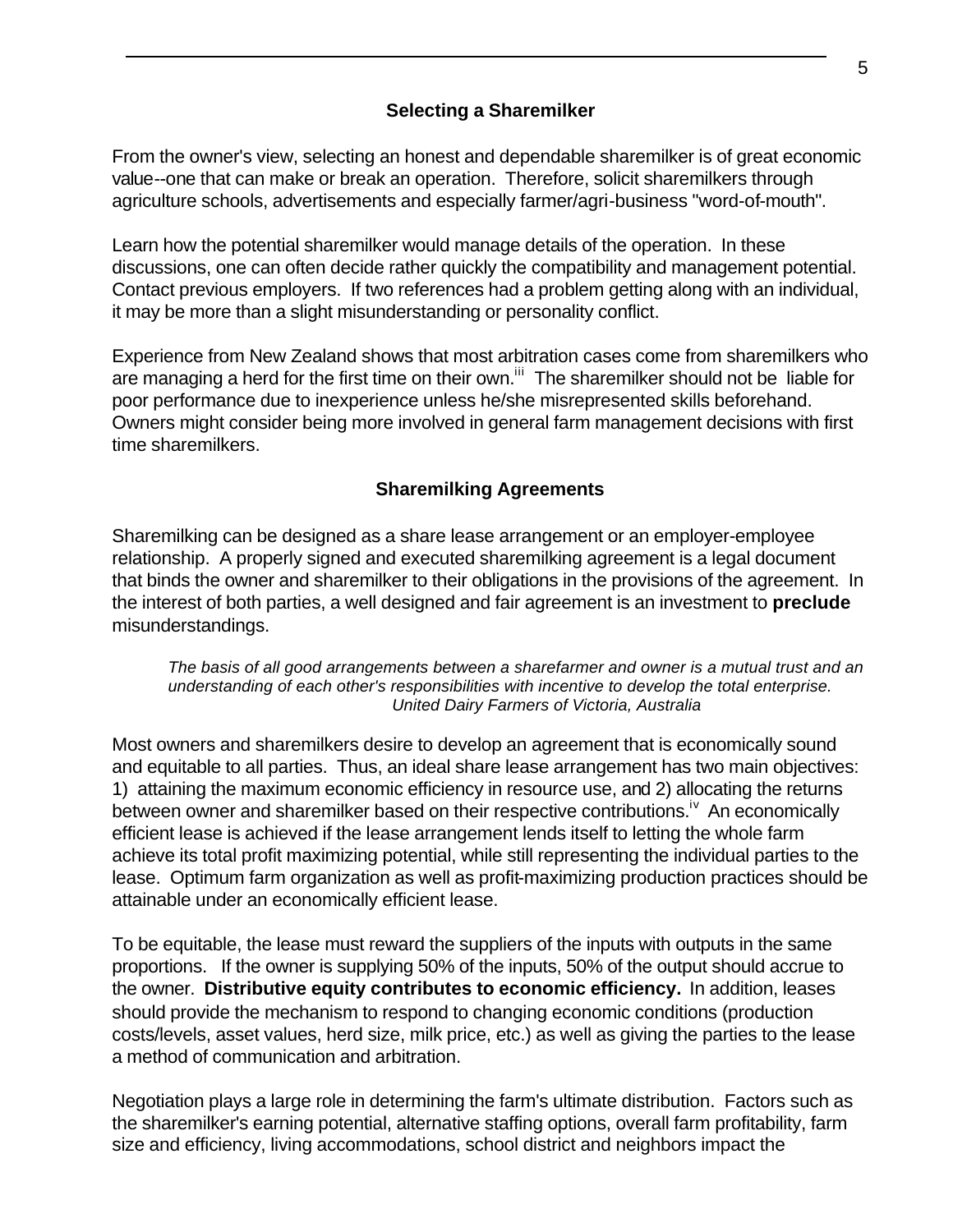sharemilker's and owner's negotiating strengths. Even so, strive toward making it equitable. **Designing a Fair Share Milking Arrangement**

Both the owner and sharemilker generally want to do "what's fair" -- often following the custom of the community. Farms, however, are not alike. There is considerable variation in what individual sharemilkers can contribute in labor, management, and capital. Economic and technological changes in agriculture will affect arrangements over time.

Custom can be used as a general guide. However, in developing the details of the arrangement, a fair agreement is more likely to result through an honest evaluation of what each party will contribute to the farm business. **The general principle is that each party should share returns of the farm business in the same proportions that they share the costs.**

There is reason to believe rental practices based on custom fail to fully take into account the difference in the productivity of farms and the contribution made by owners and sharemilkers. In order to determine which percentage allocation is most fair on a particular farm, a contributions worksheet (Appendix A) should be completed.

Thus, arrangements need to be examined periodically to determine if contributions of the two parties are in line with the division of income. This should be done annually, however, more experienced sharemilkers in a 50:50 agreement might negotiate on a 3 year basis.

#### **Determining Contributions**

To the extent that contributions are used as a guide to determining a fair arrangement, income should be shared by the owner and sharemilker in about the same proportion as each contributes to the farm business. The values assigned as contributions from various items represent the judgement of the parties involved. They are subject to bargaining and can be difficult to estimate. If they are to be used as a guide for dividing other expenses as well as income, great care must be used to arrive at realistic, accurate values. The fair or appropriate value of all the contributions should be mutually agreed upon **annually or over the length of the contract.**

When the fixed contributions of both the owner and sharemilker have been carefully estimated and agreed upon, the shares are determined. This is accomplished by dividing the total value of fixed contributions of each party by the sum of the fixed contributions of both parties. Variable expenses as well as income can then be shared in that same proportion.

A fair sharemilking arrangement allows for a just compensation to each party for their capital and labor contributions. The prevailing economic conditions can guide what constitutes a reasonable return on investment and a reasonable wage for labor. **A most important incentive for both parties is to realize and share in an increase in herd growth over time.** Cull cows are sold in proportion to the percent of cattle owned but the growth is shared based on the percentage earned. Thus, in a 70:30 agreement in which no cattle are initially owned by the sharemilker, all cull cows initially go to the owner but increases in herd size and heifer inventory accrue to each in the 70:30 share, if agreeable.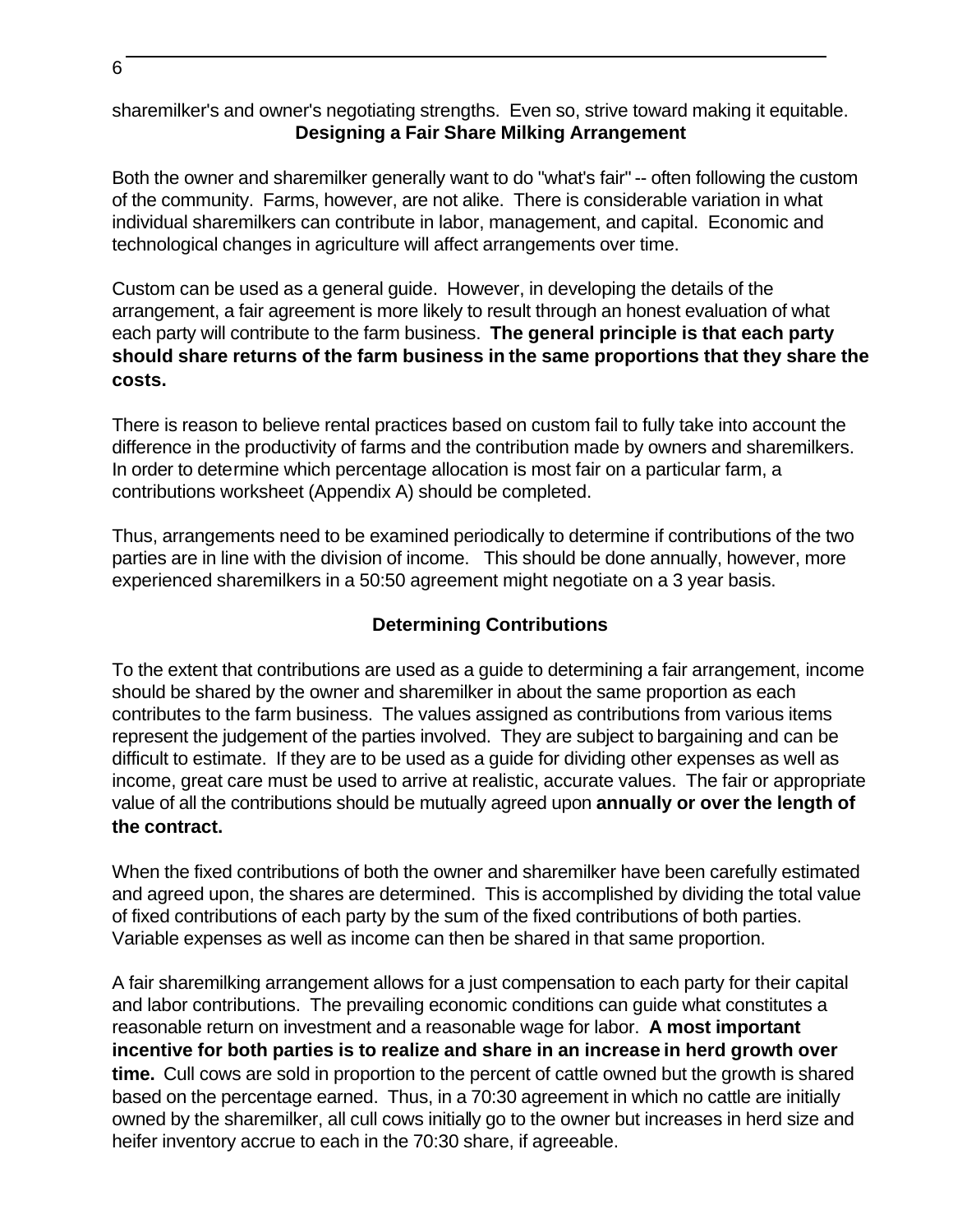#### **Drawing Up an Agreement**

An example contract is included in Appendix C. When drawing up an agreement, the following key points should be considered:

#### **Parties to the Agreement**

This should identify the farm owner(s) and sharemilker(s).

#### **Term of Agreement**

- When the Agreement will begin and end.
- Extraordinary circumstances due to personal, health, economic or weather factors.
- Length of formal notice required for termination and penalty for early termination.

#### **Provision of Assets and Services by Each Party**

- Who provides the land, labor, livestock, machinery and facilities and in what amount?
- Who maintains and repairs which capital items?

#### **Income Sharing**

- Define share of the sale of milk, cull cows, calves, payment for rearing calves, and secondary enterprises.
- Method of payment. How is each party to be paid for his/her share of income and how will he/she pay his/her share of costs (consider direct payment from the dairy).

#### **Cost Sharing**

- Define which costs are to be shared and the percentage split between the two parties (costs are shared to encourage wise and efficient use of inputs).
- The party who provides an asset is usually responsible for the interest, insurance, depreciation, taxes, repairs and maintenance of that particular input.

#### **Dealing With Disputes**

• The failure of either the owner or sharemilker to comply with the agreements set forth in this lease shall make one liable for damages to the other party. In the event an agreement cannot be reached, the matter shall be referred to a committee of three arbitrators, one chosen by the owner, one chosen by the sharemilker, and a third chosen by the two. None of the arbitrators chosen shall be related to either party or have an interest in the questions decided. The decision of this committee shall be in writing and accepted by both parties. The cost of arbitration shall be borne equally.

#### **Taxation of Sharemilking Agreements**

• Because of the complexities of the tax system, sharemilkers and farm owners are encouraged to consult Appendix B and seek expert tax advice.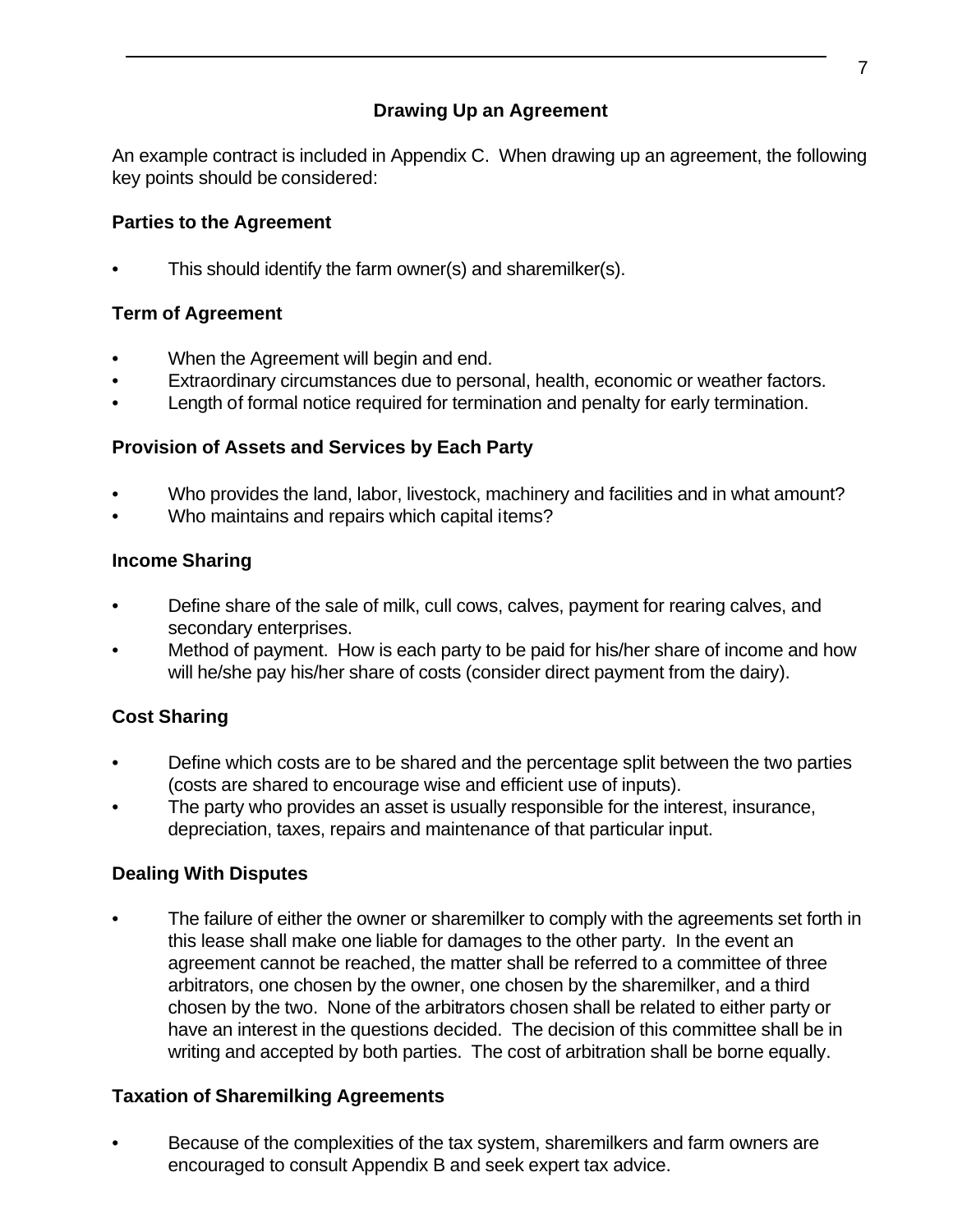#### Appendix A. **Sharemilking Arrangement Worksheet**

Budgeting divisions of incomes and expenses are important in developing agreements to which parties are not disillusioned with lower than expected returns. By using the Sharemilking Arrangement Worksheet, scenarios can be developed for individual farms where production variables such as land price, cattle intensity per acre, machinery ownership levels and/or building investment render a more custom-based common lease unfair.

As depicted in Table A1, the aim of the worksheet is to include all the fixed assets on the upper left hand side to establish a current fair market value and charge for each fixed asset. These fixed assets have ownership costs known as the DIRTI 5--depreciation, interest, repairs, taxes and insurance. Actual values for fair market value depreciation (not the tax depreciation allowed) should be used. The interest cost should include either the interest paid on debt of those assets, an opportunity cost (percentage return) which could be earned somewhere else or a weighted average combination of the two. Leased assets have costs equal to the annual lease payment, instead of the DIRTI 5. Table A1.

| Debt Serviceable<br>\$83,136<br>Lessor              | SHARE LEASE ARRANGEMENT WORKSHEET<br>Gary G. Frank and Larry F. Tranel |                                   |                         |                     |                           | Milk/Cow<br>14,400 |  |
|-----------------------------------------------------|------------------------------------------------------------------------|-----------------------------------|-------------------------|---------------------|---------------------------|--------------------|--|
| \$47,661<br>Lessee                                  |                                                                        | University of Wisconsin-Extension |                         |                     |                           | Herd Size 180      |  |
| <b>Fixed Costs</b>                                  |                                                                        |                                   | Owner                   | $%$ of              | Sharemilker               | $%$ of             |  |
| Item                                                | Value                                                                  | Charge                            | <b>Contribute</b>       | <b>Total</b>        | <b>Contributes</b>        | <b>Total</b>       |  |
| <b>LAND</b>                                         | \$210,000                                                              | 8.00%                             | \$16,800                | 100.0%              | \$<br>$\mathbf 0$         | 0.0%               |  |
| <b>Property Tax</b>                                 | 9,000<br>\$                                                            |                                   | \$9,000                 | 100.0%              | 0                         | 0.0%               |  |
| Lime Charge                                         | \$<br>500                                                              |                                   | \$<br>500               | 100.0%              | \$\$<br>$\mathbf 0$       | 0.0%               |  |
| Insurance                                           | \$<br>1,500                                                            |                                   | \$1,500                 | 100.0%              | $\overline{0}$            | 0.0%               |  |
| <b>BUILDINGS</b>                                    | \$130,000                                                              |                                   |                         |                     |                           |                    |  |
| Depreciation                                        |                                                                        | 6.00%                             | \$7,800                 | 100.0%              | 0                         | 0.0%               |  |
| Interest                                            |                                                                        | 8.00%                             | \$10,400                | 100.0%              | \$\$<br>$\mathbf 0$       | 0.0%               |  |
| Repair/Tax/Ins.                                     |                                                                        | 3.50%                             | \$4,550                 | 100.0%              | $\mathbf{0}$              | 0.0%               |  |
| <b>LIVESTOCK</b>                                    | \$216,000                                                              |                                   |                         |                     |                           |                    |  |
| Interest                                            |                                                                        | 8.00%                             | \$8,640                 | 50.0%               | \$8,640                   | 50.0%              |  |
| Insurance                                           |                                                                        | 0.50%                             | \$<br>540               | 50.0%               | \$<br>540                 | 50.0%              |  |
| <b>MACHINERY</b>                                    | \$25,000                                                               |                                   |                         |                     |                           |                    |  |
| Interest                                            |                                                                        | 8.00%                             | \$<br>0                 | 0.0%                | \$2,000                   | 100.0%             |  |
| Depreciation                                        |                                                                        | 12.00%                            | \$<br>$\mathbf 0$       | 0.0%                | \$3,000                   | 100.0%             |  |
| Repairs/Insurance                                   |                                                                        | 5.00%                             | $\mathbf 0$             | 0.0%                | \$1,250                   | 100.0%             |  |
| <b>LABOR</b>                                        | \$44,275                                                               |                                   | \$<br>\$<br>$\mathbf 0$ | 0.0%                | \$44,275                  | 100.0%             |  |
| <b>MANAGEMENT</b>                                   | \$347,040                                                              | $0.00\%$                          | \$<br>$\overline{0}$    | 50.0%               | \$<br>$\Omega$            | 50.0%              |  |
| (as a percent of the Gross Income calculated below) |                                                                        |                                   |                         |                     |                           |                    |  |
| ------TOTAL ---                                     | -------------------------------------                                  |                                   | --SHARE --              | ------------------- | -Share ------------------ |                    |  |
| <b>FIXED COSTS</b><br>49.99%                        | \$119,435                                                              |                                   | \$59,730                | 50.01%              | \$59,705                  |                    |  |

These fixed asset contributions generally determine the breakdown of variable expenses and incomes. In the above example, the fair market value of the land is estimated at \$210,000. The owner's opportunity cost on owning the land is 8%, which is the charge used to determine the owner's annual contribution of \$16,800 since the owner owns 100% of the land. Property taxes on the farm are \$9,000 which is contributed 100% by the owner. The owner in this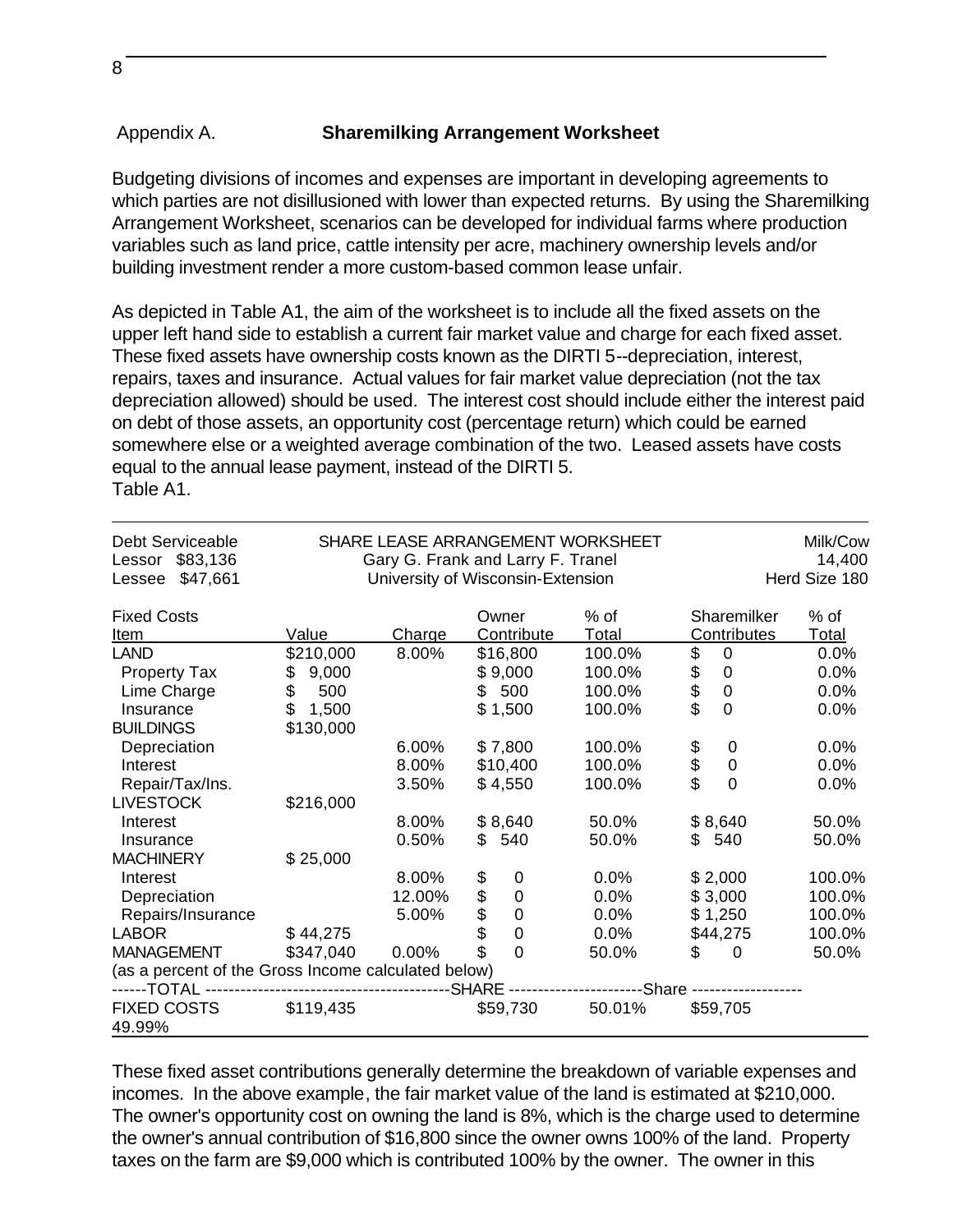example contributes \$500 to lime and \$1500 to insure the farm annually.

The owner also contributes 100% of the buildings which has an estimated fair market value of \$130,000. Depreciation on buildings is estimated at 6% or \$7,800; interest on buildings is charged at 8% or \$10,400; and repairs, taxes and insurance on buildings total 3.5% or \$4,550 annually. Livestock is valued at \$216,000 and each party contributes one-half. An 8% interest charge equates to an \$8,640 contribution to each. Insurance on livestock is estimated at .05% or \$540 for each party.

The sharemilker supplies the \$25,000 worth of machinery on this farm. Interest at 8% or \$2,000; depreciation at 12% or \$3,000; and repairs and insurance at 5% or \$1,250 are the annual contributions by the sharemilker for his/her machinery. Labor is supplied 100% by the sharemilker and is valued at \$44,275 (husband and wife team). Management is included with labor in the example. Management is often contributed as a separate percent charge of gross income and divided on percentages based on each party's management contribution.

The total fixed costs in this example farm equal \$119,435 annually. The owner contributes \$59,730 or 50.01% of the total. The sharemilker contributes \$59,705 or 49.99%. Thus, this example based on fixed asset contributions would suggest a 50:50 sharemilking arrangement meaning that since the owner contributes 50% of the assets, he/she should receive 50% of the incomes. The same is true for the sharemilker. As asset and investment levels or the mix of ownership changes, so too would the contribution percentages.

Table A2 contains the variable costs which are usually shared. The value of each cost equals the annual sum accrued in a typical year. The total variable costs in the left column are the annual sum of these variable costs for the whole farm.

| Table A2.              | <b>FARM</b> | <b>OWNER</b> | <b>SHAREMILKER</b> |            |        |
|------------------------|-------------|--------------|--------------------|------------|--------|
| Vet and Med            | 4,576<br>\$ | \$2,288      | 50.0%              | \$2,288    | 50.0%  |
| <b>Farm Supplies</b>   | 3,700<br>S  | \$1,850      | 50.0%              | \$1,850    | 50.0%  |
| <b>Breeding Fees</b>   | 250<br>S    | 125          | 50.0               | 125<br>\$. | 50.0%  |
| <b>Purchased Feeds</b> | \$104,218   | \$52,109     | 50.0%              | \$52,109   | 50.0%  |
| Crop Expenses          | 6,500       | \$3,250      | 50.0%              | \$3,250    | 50.0%  |
| Fuel/Oil/Gas           | 544         | 272          | 50.0%              | \$272      | 50.0%  |
| <b>Utilities</b>       | 4,984       | \$2,492      | 50.0%              | \$2,492    | 50.0%  |
| Labor Hired            | 5,000<br>S. | 0<br>\$.     | $0.0\%$            | \$5,000    | 100.0% |
| Rent/Lease/Hire        | \$10,224    | \$5,112      | 50.0%              | \$5,112    | 50.0%  |
| <b>Other Expenses</b>  | \$14,593    | \$7,297      | 50.0%              | \$7,297    | 50.0%  |
| -------TOTAL--         |             | -SHARE--     |                    | -SHARE--   |        |
| Variable Costs         | \$154,589   | \$74,795     | 48.38%             | \$79,795   | 51.62% |
| -------TOTAL--         |             | -SHARE--     |                    | -SHARE-    |        |
| <b>CONTRIBUTIONS</b>   | \$274,024   | \$134,525    | 49.1%              | \$139,500  | 50.9%  |

The variable expenses (except labor hired) in this example are shared on a 50:50 basis. If the fixed asset would be contributed on a 70:30 basis by the owner and sharemilker respectively, the variable expenses would then be split on this same level. The total variable expenses on the 50:50 example equal \$154,589. The difference in the contributions is the hired labor which is the responsibility of the sharemilker. This hired labor might be included as a fixed asset contribution rather than a variable expense increasing the contribution of the sharemilker before a percentage breakdown is calculated.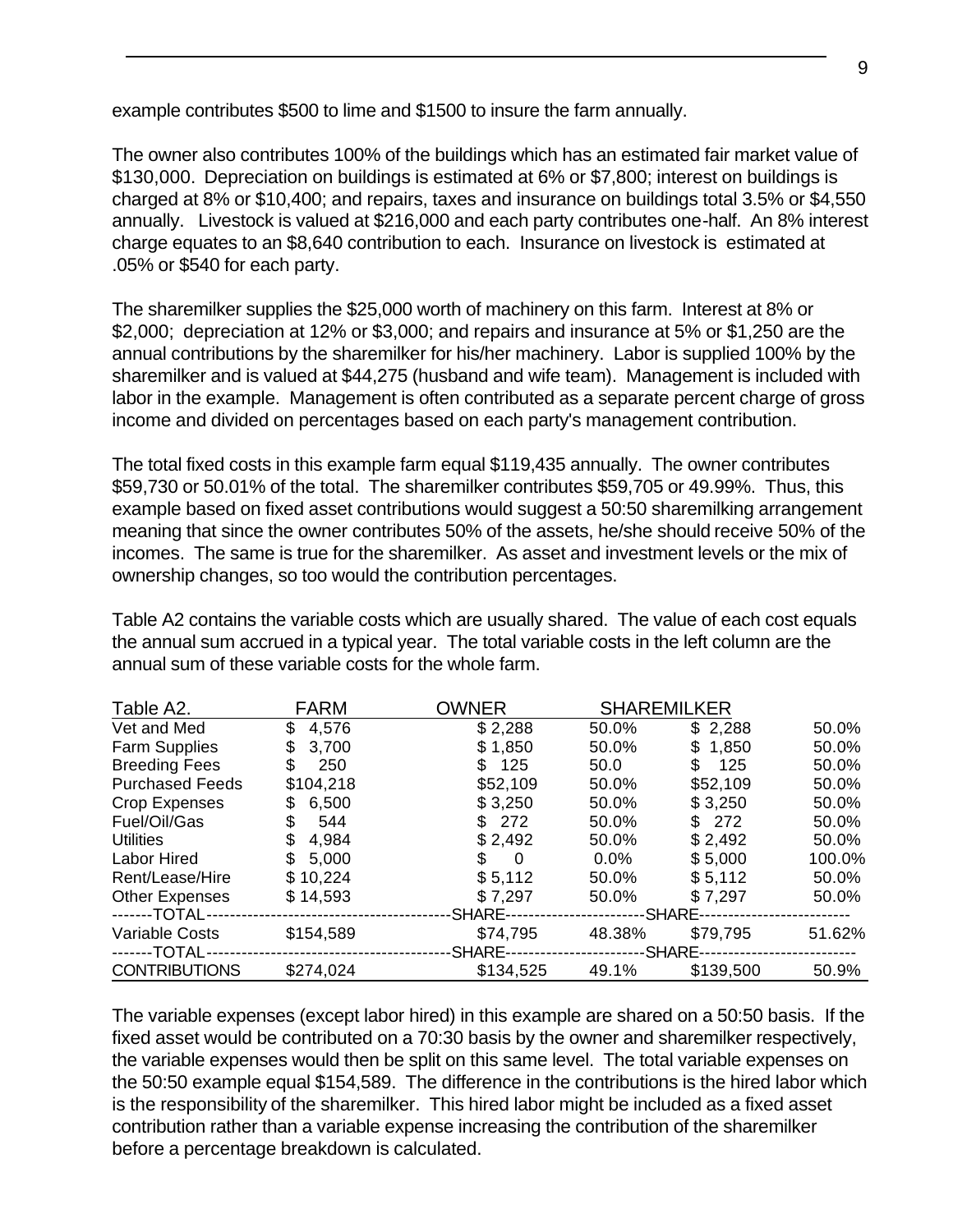The total contributions amount for the farm is the sum of the total fixed and variable costs. The total contributions for the farm are \$274,024 annually with the owner supplying \$134,525 or 49.1% and the sharemilker supplying \$139,500 or 50.9%. Due to the hired labor of \$5,000, the sharemilker in this example actually contributes about \$5,000 of additional value to the operation. The incomes to the farm are generally rounded which customarily would mean a 50:50 split of income. Technically, this farm would more accurately divide income on a 49:51 basis to be precisely equitable.

Table A3 contains the incomes from the farm in total dollar value for each income type and the total gross incomes of the farm. The bottom left side of Table A3 depicts the net return over variable costs for the total farm followed by the net return over cash costs excluding interest and labor (exc IL); net return over cash costs excluding labor (exc L); net return over cash costs followed by the net return over total costs.

| Table A3.             |                   |              |       |                    |       |
|-----------------------|-------------------|--------------|-------|--------------------|-------|
| <b>INCOMES</b>        |                   | <b>OWNER</b> |       | <b>SHAREMILKER</b> |       |
| <b>Milk Sales</b>     | \$311,040         | \$155,520    | 50.0% | \$155,520          | 50.0% |
| <b>Cull Cow Sales</b> | \$25,200          | \$12,600     | 50.0% | \$12,600           | 50.0% |
| <b>Calf Sales</b>     | \$10,800          | \$5,400      | 50.0% | \$5,400            | 50.0% |
| Gvt.Prg.Income        | 0                 | \$<br>O      | 50.0% | 0                  | 50.0% |
| <b>Crop Sales</b>     | \$<br>0           | \$<br>0      | 50.0% | 0                  | 50.0% |
| Other Income          | \$<br>$\mathbf 0$ | 0            | 50.0% | $\Omega$           | 50.0% |
| ------TOTAL--         |                   | -SHARE-      |       | -SHARE-            |       |
| Gross Incomes         | \$347,040         | \$173,520    | 50.0% | \$173,520          | 50.0% |
| NET RETURN OVER       |                   |              |       |                    |       |
| <b>Variable Costs</b> | \$192,451         | \$98,726     | 51.3% | \$93,726           | 48.7% |
| Cash Costs exc IL     | \$175,071         | \$83,136     | 47.5% | \$91,936           | 52.2% |
| Cash Costs exc L      | \$128,591         | \$47,296     | 36.8% | \$81,296           | 63.2% |
| Cash Costs            | \$84,316          | \$47,296     | 56.1% | \$37,021           | 43.9% |
| <b>Total Costs</b>    | \$73,016          | \$38,996     | 53.4% | \$34,021           | 46.6% |

The owner of the cows generally would obtain cull cow and calf sales. However, in a 70:30 split where the owner also owns 100% of the cattle, the owner would garner 100% of the cull cows and calf sales. Herd inventory growth over time, though, might build on the 70:30 basis which is an important, but negotiable, incentive for the sharemilker.

Figuring the total cost picture on the farm is the first step in determining a fair lease arrangement (Tables A1 and A2). Once this cost picture has been determined, this would then be divided between the owner and sharemilker (Table A3). Based on the value and charge columns of the worksheet, the user inputs the percent of the total the sharemilker(s) contributes to the operation. The owner's contribution is automatically calculated as are the owner's and sharemilker's contribution in dollar value for each income or expense item. Aside each total is the share in dollar value and percentage of the owner and sharemilker.

The Sharemilking Arrangement Worksheet is also available in a computer spreadsheet form. This includes an input form (A3670-W) where the various blanks can be filled in so an individual with access to the spreadsheet can run the program. This SHARE MILK program can be obtained through the UW-Extension Office at 222 N. Iowa St. Dodgeville WI 53533 (608) 935-3354.